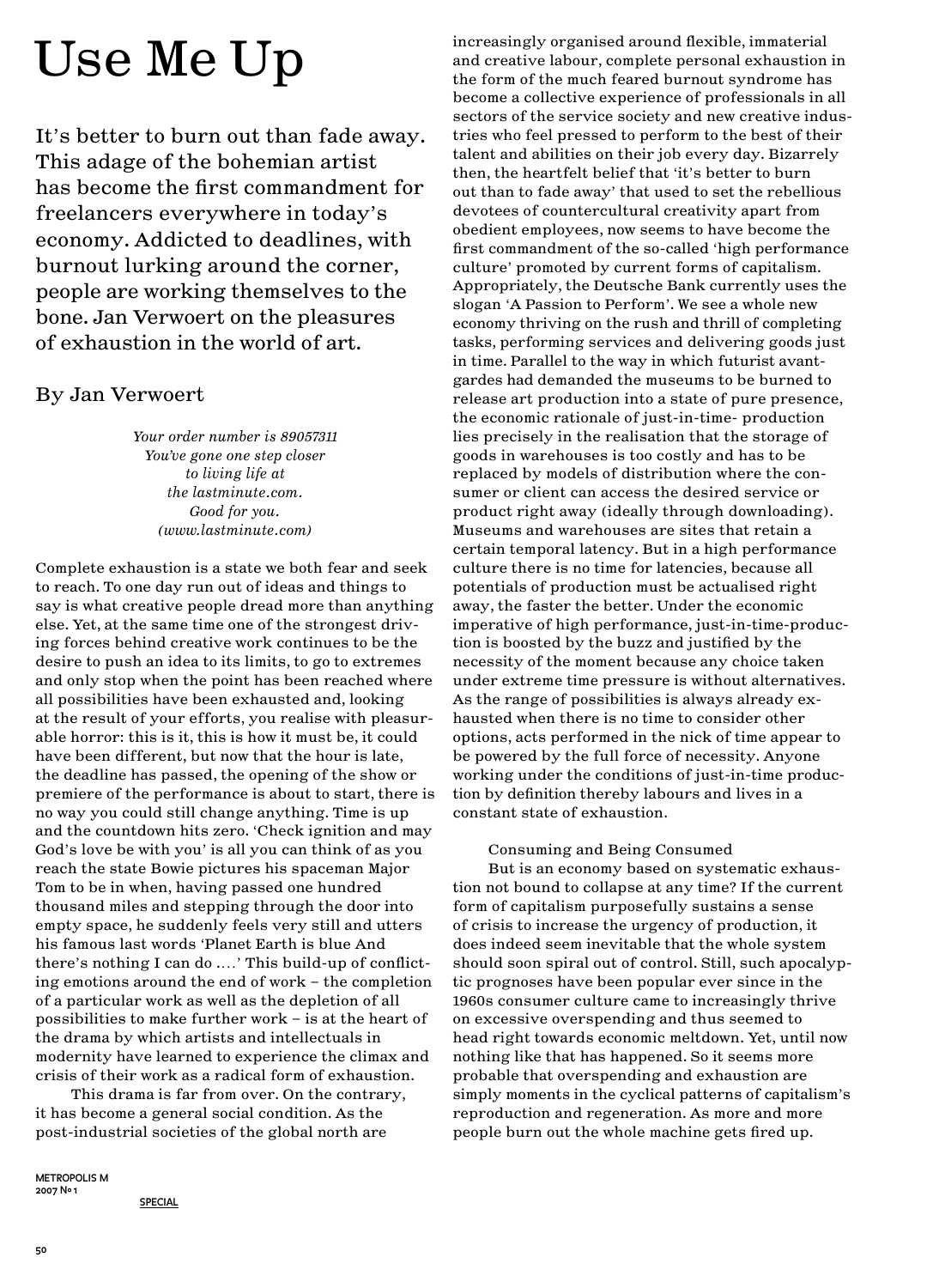Eveline van den Berg,<br>*Colliding Sides of Unwillingness* (2006),<br>photoprint, 120 cm × 60 cm



METROPOLIS M 2007 Nº 1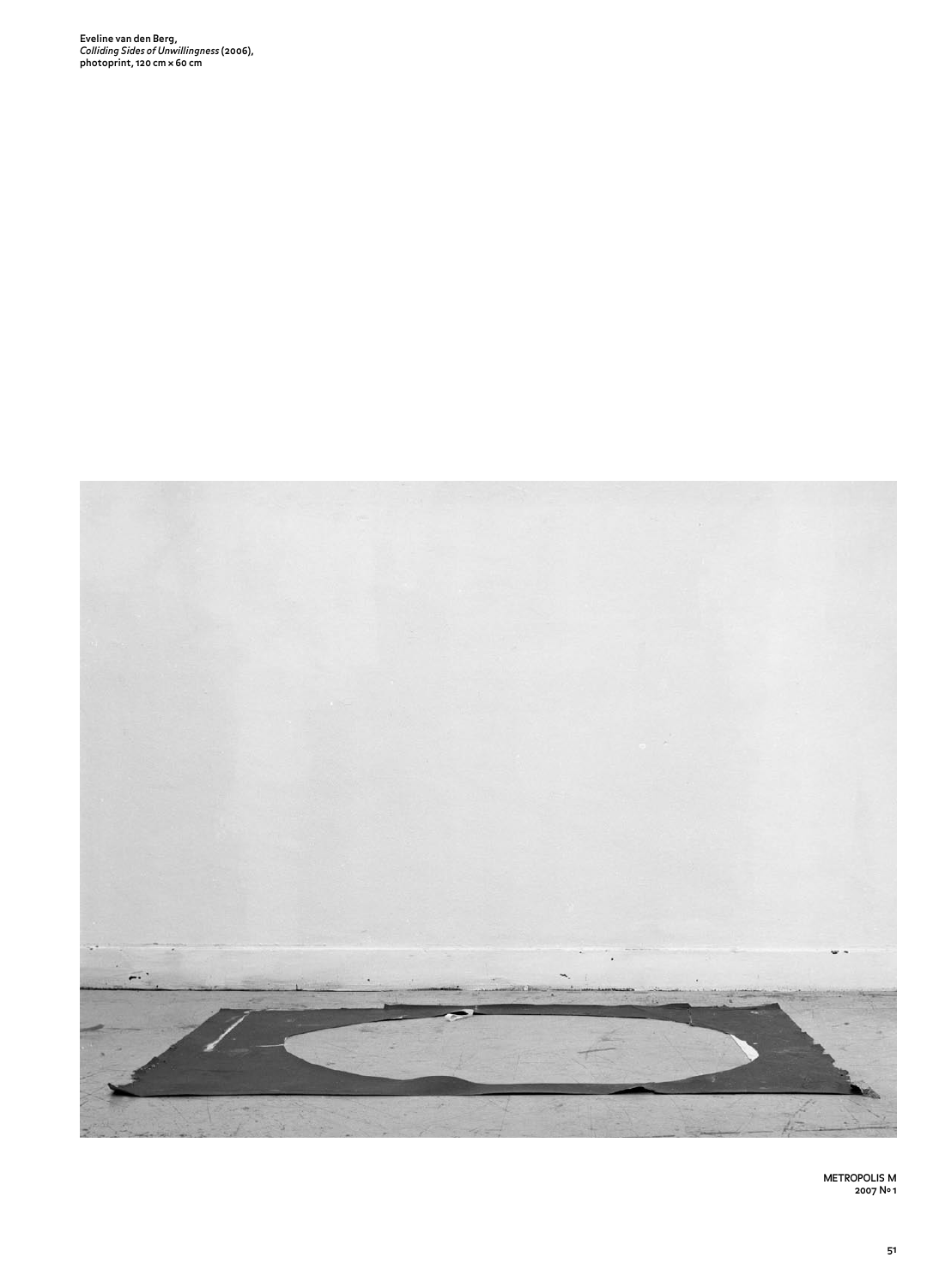

≠ Cerith Wyn Evans, *In Girum Imus Nocte Et Consumimur Igni* (1997), neon, 18 cm high/diameter 140 cm, courtesy Galerie Daniel Buchholz, Cologne

→ Isa Genzken, Untitled (2006),<br>exhibition at the Secession, Vienna,<br>courtesy Galerie Daniel Buchholz,<br>Cologne, photography Pez Hejduk

METROPOLIS M 2007 Nº 1

**SPECIAL**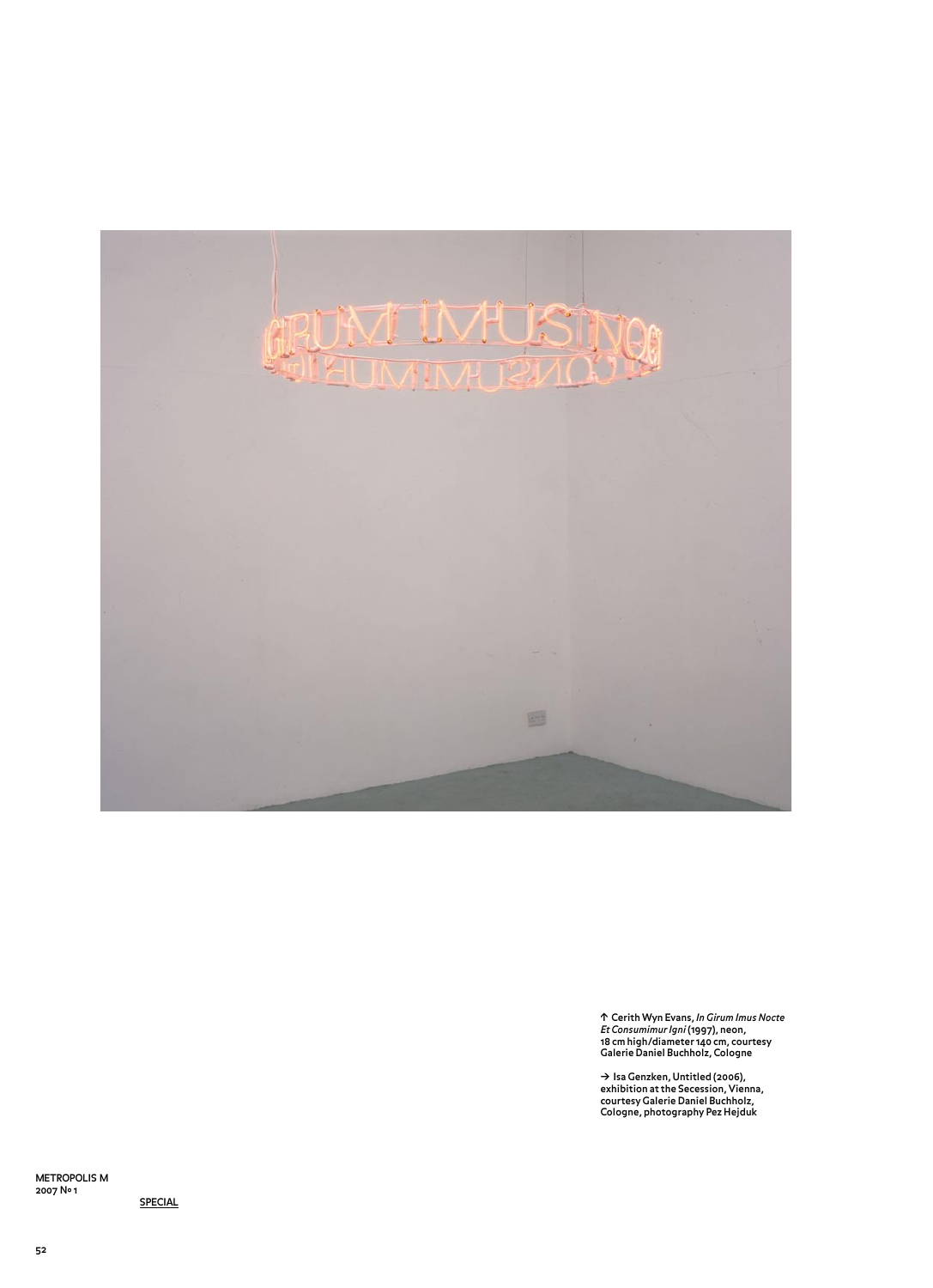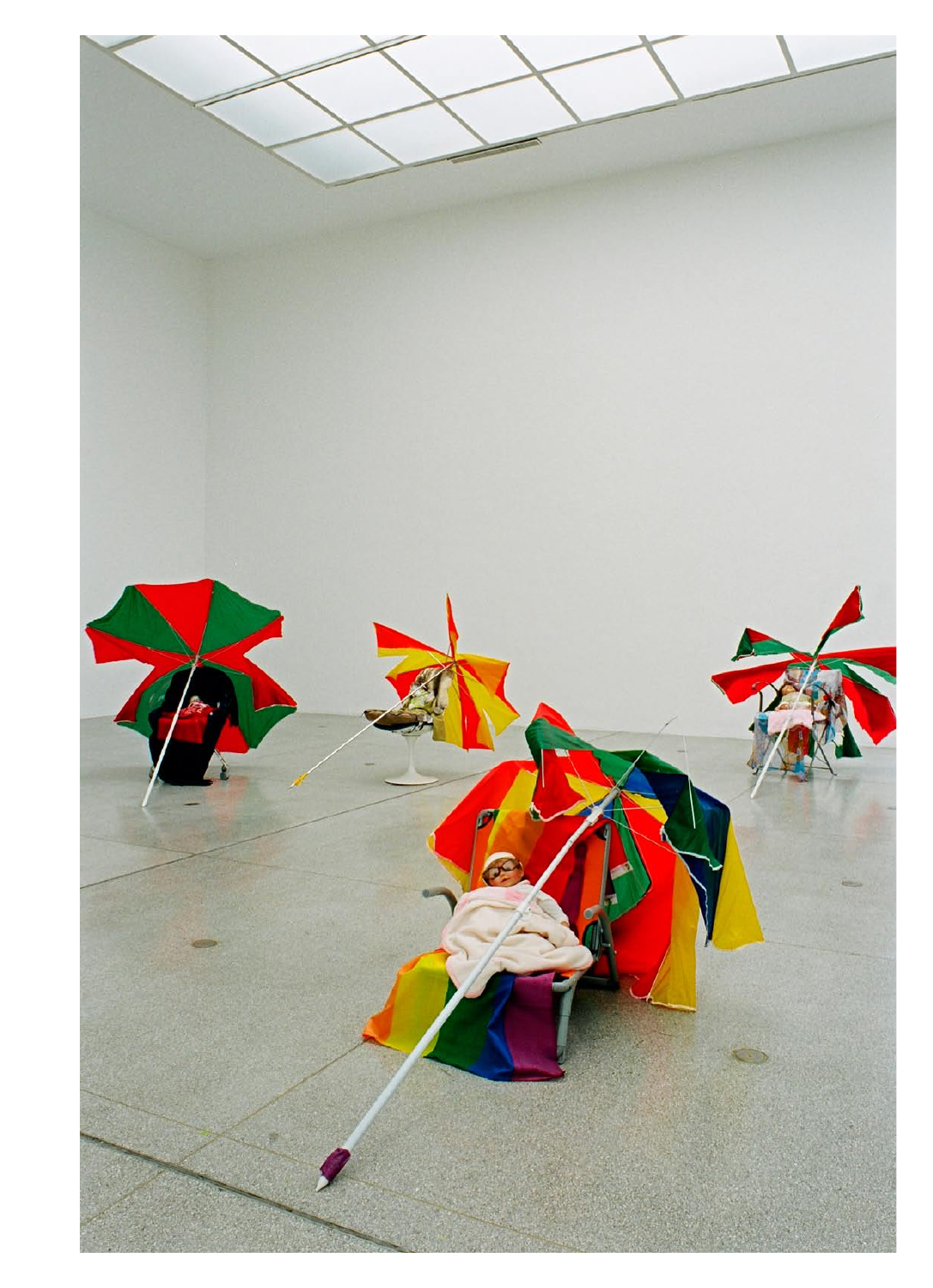

**What would it mean to escape this vicious cycle and break the spell of the death drive towards exhaustion?** 

**One option, of course, is to start taking care of yourself. It is no coincidence then that, after having exhaustively analysed how people willingly submit to the systematic exploitation of their life energy, Foucault should aptly title the last book he wrote before he died,** *The Care of the Self***. [1] In it he portrays the practical wisdom that ancient Greek and Roman culture gathered in its reflections on how to live a good life in freedom. Instead of fixed norms or codices, Foucault writes, ancient ethics and dietetics encouraged free men to find their own style of economising their energies and controlling their powers. In contrast to such a life with style, the excessive use of power and indulgence in pleasure was seen to invariably destroy your social reputation and prematurely exhaust your capacity to act and enjoy later in life.** 

**In our contemporary high performance culture, however, to draw a line somewhere, stop work and cut off communication, to withdraw at some point and reserve a part of your life for taking care of yourself has become a radical thing to do because it effectively means that you are taking yourself out of circulation. You deliberately hold back resources, free time and potentials, that could be made productive. Still, you can of course never be sure whether the free time you gain and retain is not just the time you need** 

METROPOLIS M 2007 Nº 1

**SPECIAL** 

**to restore your energies to be fit to perform again on the next day so that you in fact never escape the cycle of compulsive productivity. On top of that, the care of the self, wellness and health, is probably one of the hottest commodities available today. Sarcastically, Madonna comments upon this in** *American Life* **(2003): 'I do yoga and Pilates/And the room is full of hotties/So I'm checking out the bodies/And you know I'm satisfied'. Taking care of your health from this perspective could also be understood as a measure to protect your most valuable asset by conserving your physical power to perform.** 

**Directed against this conservative moment, the politics of exhaustion inherent in counter-cultural rites of excess have always been about deliberately squandering that capital. This philosophy of self-destruction is born out of the realisation that the accumulation of capital is tied to the moment when profits are skimmed off and stashed away in the bourgeois private sphere to secure property. The rebellious response of bohemian culture has therefore always lain in the commitment to never accumulate profit but always waste it and get wasted, to consume and be consumed and refuse to save anything or be saved by anyone. Most beautifully maybe, this spirit is expressed in the so-called 'devil's verse', the anonymous Latin palindrome**  *in girum imus nocte et consumimur igni* **(we wander around in the night in circles and get consumed by**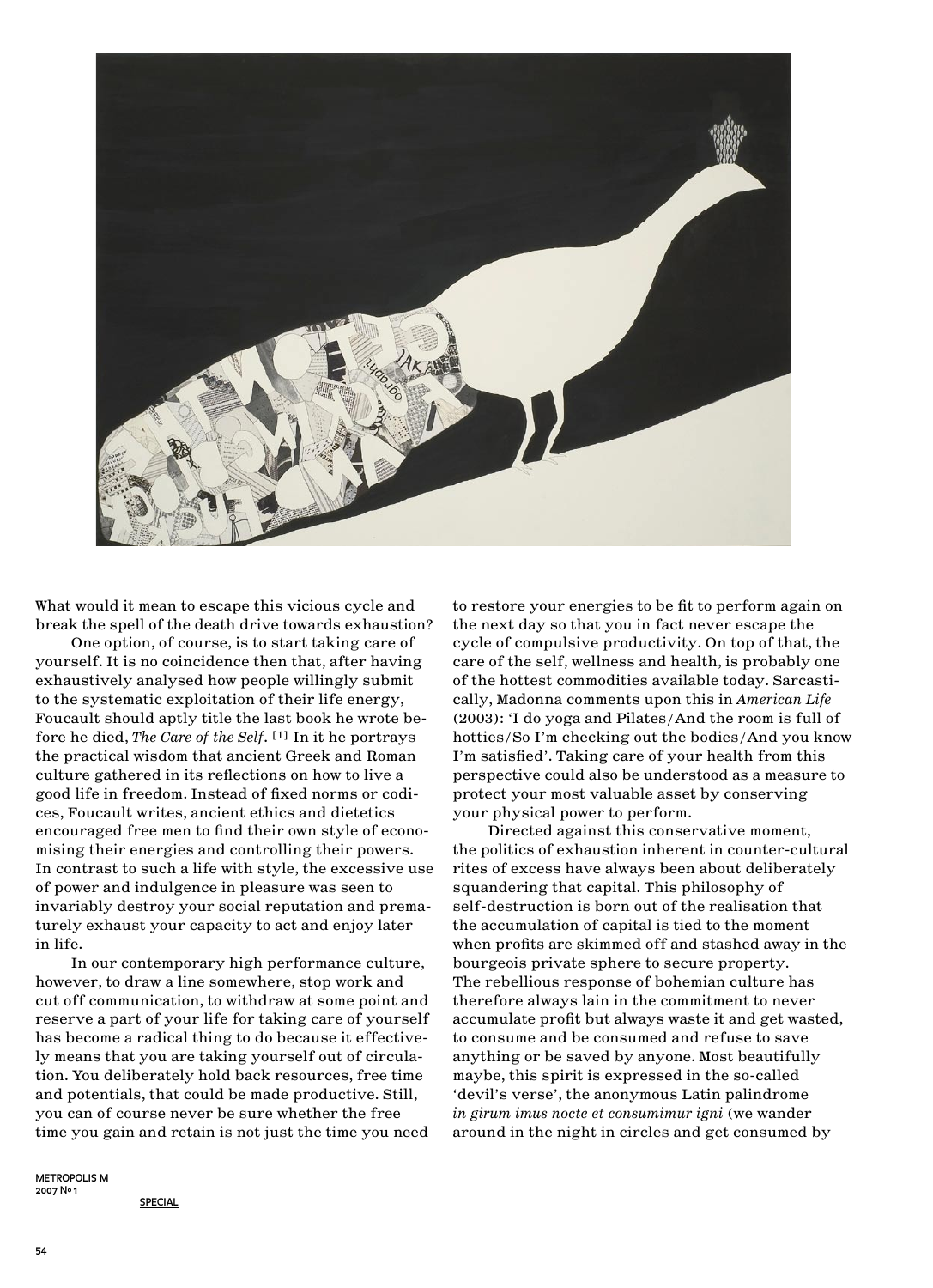**fire, originally a puzzle alluding to moths or mayflies). Guy Debord used it as the title for a film he made in 1978 and Cerith Wyn Evans turned it into a neon sign in which the letters of the palindrome are arrayed in the form of a ring which is suspended from the ceiling like a candelabra designed to illuminate a celebratory space for a potential congregation of the wasteful.** 

**High Performance Culture & Eroticism A nagging doubt of course remains whether this politics of exhaustion is not merely adding a little more fizz to the spectacle of cultural consumption – and whether the insouciant consumers and collectors of art are not just all too eager to see another bohemian go up in a blaze of glory, be pleasantly entertained and in time move on to applaud the next eclipse. Still, there is a beauty and dignity in certain gestures of expenditure that, I believe, will always exceed the petty rationale of the lucratively spectacular. This is because the deliberate exhibition of exhaustion in art or writing deprivatises exhaustion by exposing it as an experience that may be shared. The exhibition of exhaustion produces public bodies.**

**In this sense, Vito Acconci told me in conversation that among the Marxist beliefs he had espoused in the 1970s but still felt compelled by was the conviction that the rejection of the value of private property should begin with a changed attitude to your own** 

**body, with the radical readiness to understand this body and self as public and political, 24/7. The refusal to claim your potentials as private property and the will to allow them to be exhausted by others implies a generosity that, however, has little todo with moral altruism. It seems rather more driven by an unrestrained desire to enjoy and be enjoyed by others. Bill Withers probably best expressed this in**  his R&B classic *Use Me* (1972), 'I wanna spread the **news that if it feels this good getting used/Oh You just keep on using me until you use me up'.**

**The erotic force of this desire to be exhausted in turn points to the sexual dimension of a high performance culture. Sex work is one of the fastest growing industries today. And, without wanting to turn 'sex work' into a loose metaphor, I still feel that the unconditional readiness to perform whenever and wherever that is expected from freelancers as well as from artists and intellectuals operating in a projectbased arts economy somewhat resembles the pressure put on the sex worker to always get it on. Yet, even though this pressure can never be disconnected from the potential to perform, it should also not be confounded with it. For there undeniably is a genuine joy in recognizing one's own potentials in the act of realising them.** 

**There is a beautiful drawing by Frances Stark which shows the outlines of a peacock in a perky pose but its tail feathers are not yet unfolded. Among the** 



≥ Jutta Koether, Untitled (from the series *the necessity of multiple inconsistent fantasies*) (2004), mixed media, glass on linnen, 50.5 × 40.5 cm, courtesy Galerie Daniel Buchholz, Keulen (from the exhibition *Fantasia Colonia*)



METROPOLIS M 2007 Nº 1